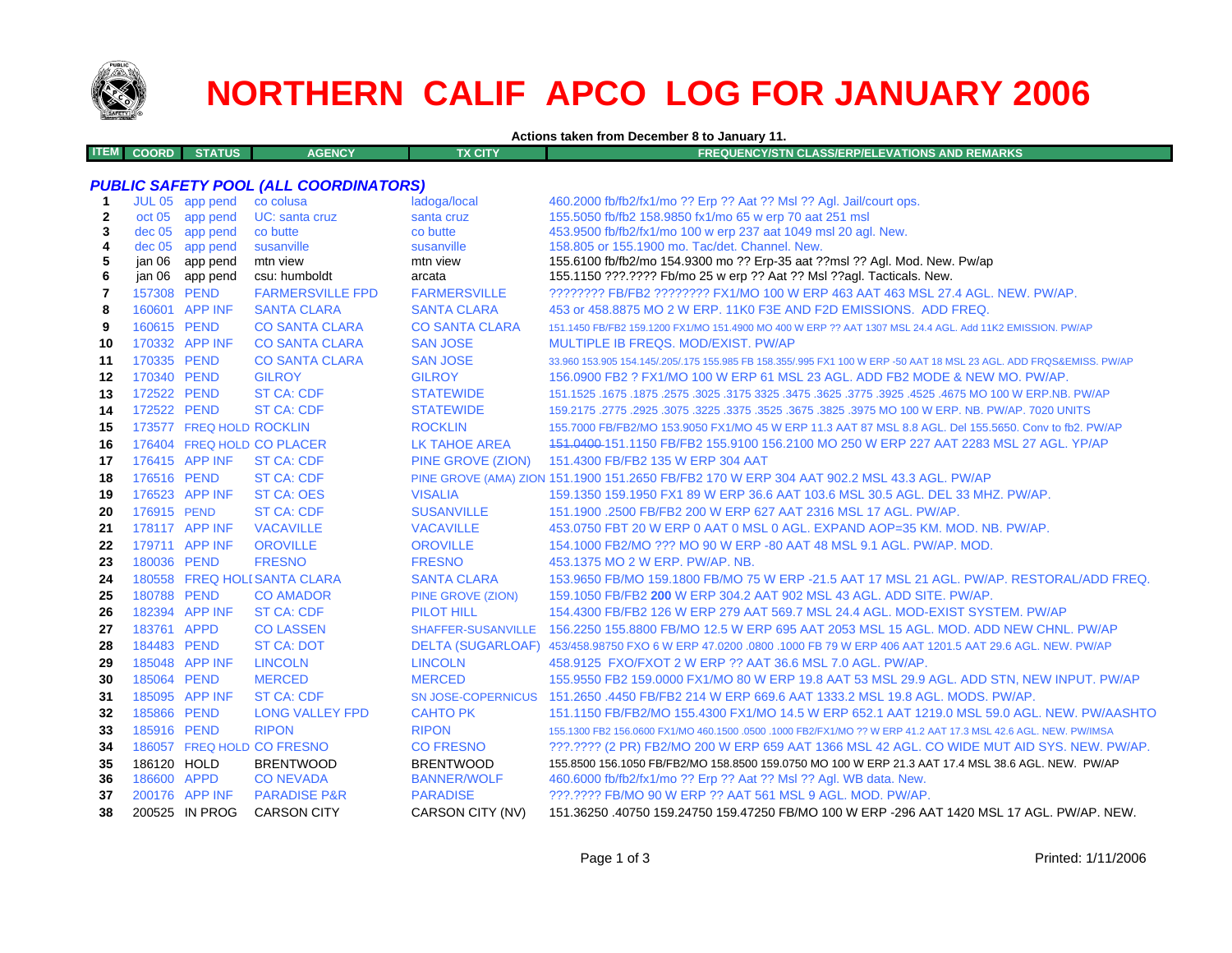#### **Actions taken from December 8 to January 11.**

| <b>ITEM</b> | <b>COORD</b>               | <b>STATUS</b>   | <b>AGENCY</b>                                    | <b>TX CITY</b>                      | <b>FREQUENCY/STN CLASS/ERP/ELEVATIONS AND REMARKS</b>                                                                                                                            |
|-------------|----------------------------|-----------------|--------------------------------------------------|-------------------------------------|----------------------------------------------------------------------------------------------------------------------------------------------------------------------------------|
| 39          |                            | 101884 DENIED   | <b>KING AMER AMB CO</b>                          | <b>SF/SAN BRUNO</b>                 | 154.79250 FB/MO 110 W ERP 290 AAT 8 AGL 121 KM AOP 453.88750 MO/MO3 1.5 W 8 KM AOP. IMSA/MOD                                                                                     |
| 40          |                            | 500783 DENIED   | <b>VISALIA</b>                                   | <b>VISALIA</b>                      | 453.1000 FB/FB2/MO 150 W ERP 36.9 AAT 100 MSL 25.9 AGL. NEW. PW/AASHTO                                                                                                           |
| 41          |                            | 201257 IN PROG  | <b>CLOVIS</b>                                    | <b>CLOVIS</b>                       | 465.51250 MO 6 W ERP PW/AP. RELOCATE. PW/AP                                                                                                                                      |
| 42          | 544145 APPD                |                 | SIERRA LAKES WAT DIST SODA SPRINGS               |                                     | 155.8800 FB/MO 60 W ERP 72.9 AAT 2101 MSL 12 AGL. PW/FCCA. RESTORAL. CONDITIONAL APPD.                                                                                           |
| 43          |                            | C DENIAL RIPON  |                                                  | <b>RIPON</b>                        | 155.1300 FB2 156.0600 FX1/MO 453.6750 FB2/FX1/MO 100 W ERP 41.2 AAT 17.3 MSL 42.6 AGL. NEW. PW/IMSA                                                                              |
| 44          | 102712 APPD                |                 | <b>QUEEN OF THE VALLEY NAPA</b>                  |                                     | 155.3400 .3550 .4000 FB/MO 150 W ERP -136 AAT 14 MSL 43 AGL. NEW. PW/IMSA.                                                                                                       |
| 45          | 500872 APPD                |                 | <b>CA PARKS &amp; REC</b>                        | <b>RIO VISTA</b>                    | 453/458.06250 2 W MO. F1D. IRRIGATION SYSTEM. NEW. PW/AASHTO.                                                                                                                    |
| 46          | 201408 APPD                |                 | <b>ST CA: P&amp;R</b>                            | <b>RIO VISTA</b>                    | 458.93750 MO 2 W ERP F2D. IRRIGATION SYSTEM HAND HELD CONTROLLER. PW/AP                                                                                                          |
| 47          | 201447 APPD                |                 | <b>ST CA: CHP</b>                                | <b>COULTERVILLE</b>                 | 42.5000 FB 95 W ERP 331.6 AAT 868.7 MSL 30.5 AGL. ADD STN. PW/AP                                                                                                                 |
| 48          | 201479 APPD                |                 | <b>CHICO</b>                                     | <b>CHICO</b>                        | 458,98750 FXO/MO 2 W ERP -27.8 AAT 61.8 MSL 7.0 AGL, IRRIG SYS, NEW, PW/AP                                                                                                       |
| 49          |                            | 201544 IN PROG  | <b>HAYWARD</b>                                   | <b>HAYWARD</b>                      | 460.0875 or .1625 OR .2625 FB/FB2/MO 8 W ERP -71.6 AAT 22 MSL 4.2 AGL. NEW. NB. VOICE. PW/AP                                                                                     |
| 50          | 201577 APPD                |                 | ST CA: OES                                       | ST <sub>CA</sub>                    | VCALL-VTAC4 FBT/MO 100 W ERP. PW/AP. NEW.                                                                                                                                        |
| 51          | 201618 APPD                |                 | ST CA: CHP                                       | SUNOL/LVRMORE                       | 42.4800 FB 120 W ERP 589.9 AAT 786 MLS 45.1 AGL. PW/AP. ADDS FREQ TO EXIST SITES.                                                                                                |
| 52          | 510813 APPD                |                 | <b>MORGAN HILL</b>                               | <b>MORGAN HILL</b>                  | 155.1150 FB/FB2 100 W ERP 105.1 AAT 280 MSL 8 AGL. MOD EXIST SYS. PW/AASHTO.                                                                                                     |
| 53          | 510783 APPD                |                 | <b>VISALIA</b>                                   | <b>VISALIA</b>                      | 4563.9000 FB/FB2/MO 150 W ERP 36.9 AAT 100 MSL 25.9 AGL. NEW. PW/AASHTO                                                                                                          |
| 54          | 000756 APPD                |                 | LEMORE                                           | <b>LEMORE</b>                       | 458.11250 MO 2 W 465.1250 FX1 90 W ERP 42.8 AAT 60 MSL 37 AGL. PW/AASHTO. MODS.                                                                                                  |
| 55          | 201777 APPD                |                 | ST CA: DOT                                       | <b>BUTTE MEADOWS</b>                | 47.10000 FB 63 W ERP 324 AAT 1929.4 MSL 15.2 AGL. PW/AP. ADDS TO EXIST SYS. PW/AP                                                                                                |
| 56          | 201768 APPD                |                 | ST CA: DOT                                       | WILLOW CRK (HUM)                    | 453.9500 FXO 79 W ERP 837 AAT 1509 MSL 48 AGL                                                                                                                                    |
| 57          | 201768 APPD                |                 | ST CA: DOT                                       |                                     | BLUE LK/ORICK (HUM) 458.950 FXO 251 ERP 88 AAT 458.4750 FXO -147 AAT 458.2750 5 W ERP 180 AAT.                                                                                   |
| 58          | 201769 APPD                |                 | ST CA: CDC                                       | <b>COALINGA</b>                     | 453.4500 FB 107 W ERP -22 AAT 175 MSL 18 AGL. NB ALERTING SYSTEM. PW/AP                                                                                                          |
| 59          | 520783 APPD                |                 | <b>VISALIA</b>                                   | <b>VISALIA</b>                      | 453.1250 FB/FB2/MO 150 W ERP 36.9 AAT 100 MSL 25.9 AGL. NEW. PW/AASHTO                                                                                                           |
| 60          | 103325 APPD                |                 | <b>RIPON CON FIRE DIST</b>                       | <b>RIPON</b>                        | 158.11250 156.2400 FB/FB2/MO 154.65750 MO 210 W ERP 52.2 AAT 24 MSL 60.8 AGL. MOD. PW/IMSA                                                                                       |
| 61          | 103780 APPD                |                 | KENNEDY MEADOWS COMM FA INYOKERN                 |                                     | 155.1600 MO 5 W ERP. PW/IMSA.                                                                                                                                                    |
| 62          | 201914 APPD                |                 | CO BUTTE                                         | CO BUTTE                            | 453.9500 FB/FB2/FX1/MO 100 W ERP 237 AAT 1049 MSL 20 AGL. NEW. PW/AP 3 SITES                                                                                                     |
| 63          | 201965 APPD                |                 | SN JOAQ DELTA COMM COLL STOCKTON                 |                                     | 460.16250 FB/MO 40 W ERP 36.6 AAT 3.7 MSL 42.1 AGL, NEW, NB, PW/AP                                                                                                               |
|             |                            |                 |                                                  |                                     |                                                                                                                                                                                  |
|             | 470-512 MHz POOL           |                 |                                                  |                                     |                                                                                                                                                                                  |
| 63          |                            | nov 02 app pend | st ca: oes                                       | bay area (coord chnl)               | ???.???? Fb/fb2/fx1/mo ?? W erp ?? Aat ??msl ??agl. Bay inter-agency intercom.                                                                                                   |
| 64          | 201278 APPD                |                 | <b>CO CONTRA COSTA</b>                           | <b>CLAYTON</b>                      | 489.0000 489.3750 489.6750 490.0000 FB8/MO8 42 W ERP 431 AAT 577 MSL 46 AGL. YP/AP.                                                                                              |
| 65          | 201279 APPD                |                 | <b>CO CONTRA COSTA</b>                           | <b>ORINDA</b>                       | 482.7250 484.6750 489.2000 FB8/MO 33 W ERP 487 AAT 583 MSL 43 AGL. PW/AP                                                                                                         |
| 66<br>67    | 201289 APPD<br>201290 APPD |                 | <b>CO CONTRA COSTA</b><br><b>CO CONTRA COSTA</b> | <b>MARTINEZ</b><br><b>SAN RAMON</b> | 482.5750 483.0000 483.4000 483.7750 FB8/MO8 137 W ERP 239 AAT 273 MSL 36.6 AGL. PW/AP. NEW.<br>488.8000 489.1500 489.4750 489.8750 FB8/MO 23 W ERP 585 AAT 786 MSL 43 AGL. PW/AP |
| 68          | 201291 APPD                |                 | <b>CO CONTRA COSTA</b>                           | <b>MARTINEZ</b>                     | 483.2000 483.6000 489.5500 490.3750 FB8/MO8 71 W ERP -43 AAT 4 MSL 66 AGL. YP/AP.                                                                                                |
| 69          | 201292 APPD                |                 | <b>CO CONTRA COSTA</b>                           | <b>CLAYTON</b>                      | 483.9250 484.9500 FB/MO 42 W ERP 484.3000 487.3000 484.7500 487.7500 5 W ERP 431 AAT 577 MSL 46 AGL                                                                              |
| 70          | 201293 APPD                |                 | <b>CO CONTRA COSTA</b>                           | <b>ORINDA</b>                       | 490.5250 484.9500 FB/MO 487.9500 484.3000 484.7500 487.3000 487.7500 MO 50 W 33 W ERP 487 AAT 583 MSL 43.6 AGL. PW/AP.                                                           |
| 71          | 201295 APPD                |                 | <b>CO CONTRA COSTA</b>                           | <b>SAN RAMON</b>                    | 490.2500 484.9500 FB/MO 12 W ERP 484.3000 484.7500 487.3000 487.7500 MO 50 W 585 AAT 786 MSL 43 AGL                                                                              |
| 72          | 154537 APPD                |                 | <b>MOBILE RELAY ASSOC</b>                        | <b>VACA/BIG ROCK</b>                | 489.38750 FB6/FX1T/MO6 1000 W ERP 623 AAT 829 MSL 61 AGL, IG/EWA, NEW.                                                                                                           |
| 73          | 184903 APPD                |                 | <b>CRYSTAL SMR</b>                               | <b>VALLEJO</b>                      | 490.06250 FB6/MO 60 W ERP 574 AAT 812 MSL 15 AGL, NEW, IG/EWA, NEW.                                                                                                              |
| 74          |                            | 175309 DENIED   | <b>CRYSTAL SMR</b>                               | <b>PENNGROVE</b>                    | 490.91250 FB6/MO 225 W ERP 206 AAT 481 MSL 15 AGL. IG/EWA. NEW.                                                                                                                  |
| 75<br>76    | 180740 APPD<br>182619 APPD |                 | <b>CRYSTAL SMR</b><br><b>CRYSTAL SMR</b>         | <b>NOVATO</b><br><b>MILL VLY/SF</b> | 483.68750 FB6/MO 291 W ERP 443 AAT 575 MSL 25 AGL. NEW. IG/EWA.<br>483.91250 FB6/MO 100 W ERP 660 AAT 766 MSL 15.8 AGL. NEW. IG/EWA.                                             |
| 77          | 131812 APPD                |                 | <b>CRYSTAL SMR</b>                               | LOS GATOS                           | 483.33750 FB6/MO 119 W ERP 722 AAT 1036 MSL 30.5 AGL. ADD NEW SITE TO EXIST. IG/EWA                                                                                              |
| 78          | 183906 APPD                |                 | <b>CRYSTAL SMR</b>                               | <b>BURLINGAME</b>                   | 484.06250 FB6/MO 90 W ERP 464 AAT 546.5 MSL 61 AGL. ADD SITE TO EXIST SYS. IG/EWA.                                                                                               |
| 79          | 091718 APPD                |                 | <b>CRYSTAL SMR</b>                               | <b>BAY AREA</b>                     | 484.83750/487.83750 MO 50 W ERP. IG/EWA. ADDS MO TO EXIST SYSTEM.                                                                                                                |
| 80          | 092404 APPD                |                 | DAVID HERNANDEZ                                  | <b>OAKLAND</b>                      | 490.13750 FB6C 413 W ERP 354 AAT 444 MSL 49 AGL. IG/EWA. NEW.                                                                                                                    |
| 81          | 113413 APPD                |                 | <b>CRYSTAL SMR</b>                               | <b>BAY AREA</b>                     | 486.4250 MO 63 W ERP. IG/EWA. ADDS MO TO EXIST FB6. WIDE AREA.                                                                                                                   |